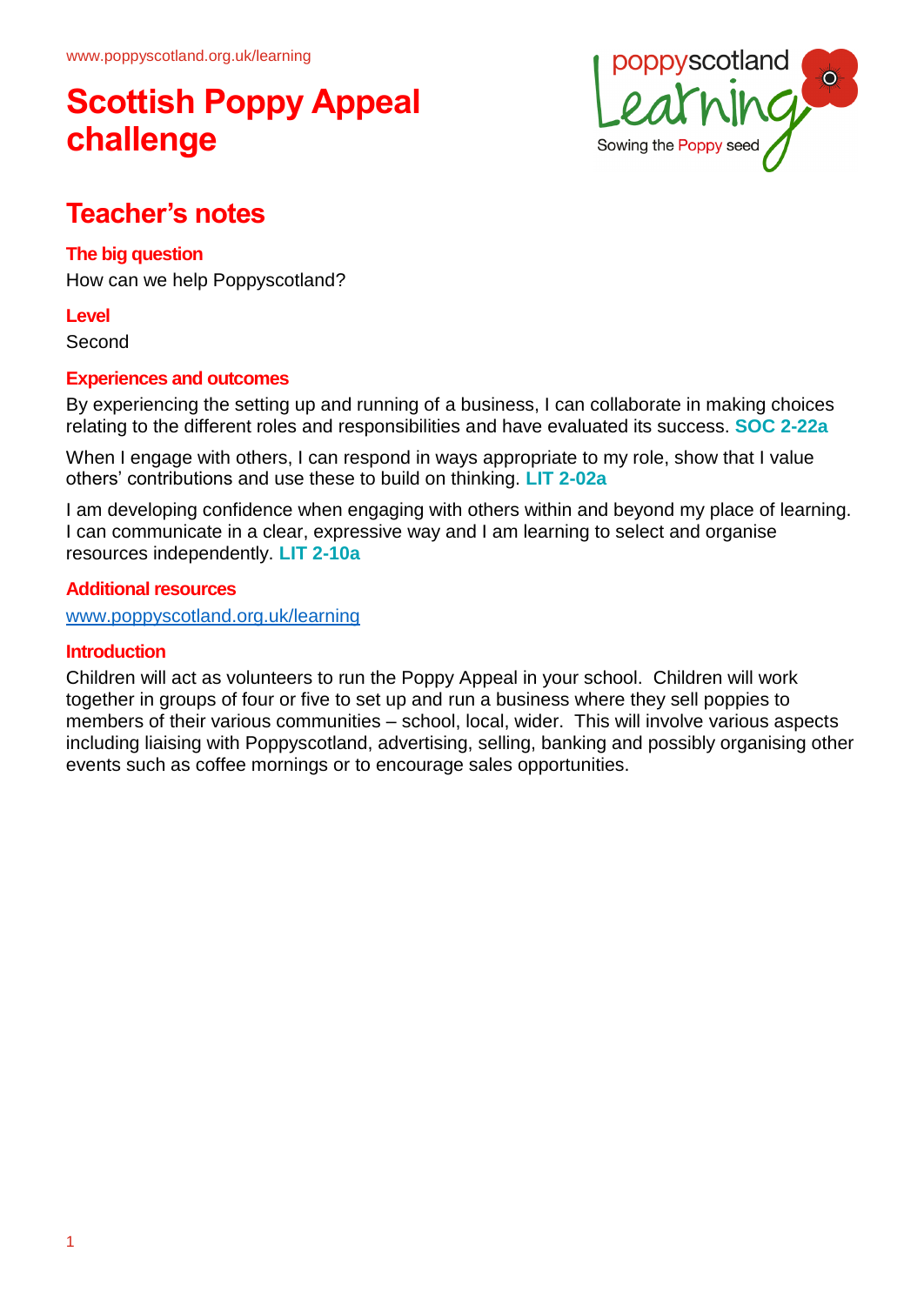# **Scottish Poppy Appeal challenge**



# **Your challenge**

Poppyscotland runs their main fundraising appeal every November, selling poppies throughout Scotland in the run up to Remembrance Day on 11th November. They have thousands of local volunteers across Scotland who run the appeal in their local areas.

They would like your help as volunteers to run the appeal in your school. Getting in touch with Poppyscotland at **[learning@poppyscotland.org.uk](mailto:learning@poppyscotland.org.uk)** to make contact with your local volunteer would be the first step.

### **Rules**

- Work in groups of four or five.
- You will need to allocate tasks to each group advertising, selling etc.
- Appointing a finance group will be crucial.
- Consider where and when to advertise the appeal.
- Decide when it will start and end.
- Order a Poppyscotland learning pack for your class/school which includes a fundraising leaflet as well as stick-on poppies, collecting tins, posters, balloons, DVDs and banners. <http://learning.poppyscotland.org.uk/resources/order-education-pack/>

## **Timescale**

These are guidelines on what has to be done – add your own timescale to suit your school.

- Make contact with local volunteer perhaps invite in to speak with class and explain what is expected.
- Preparation and advertising.
- Running the appeal may include special events perhaps a coffee morning or tuck shop where you sell poppies on the side.
- Counting money (with local volunteer, banking and returning).